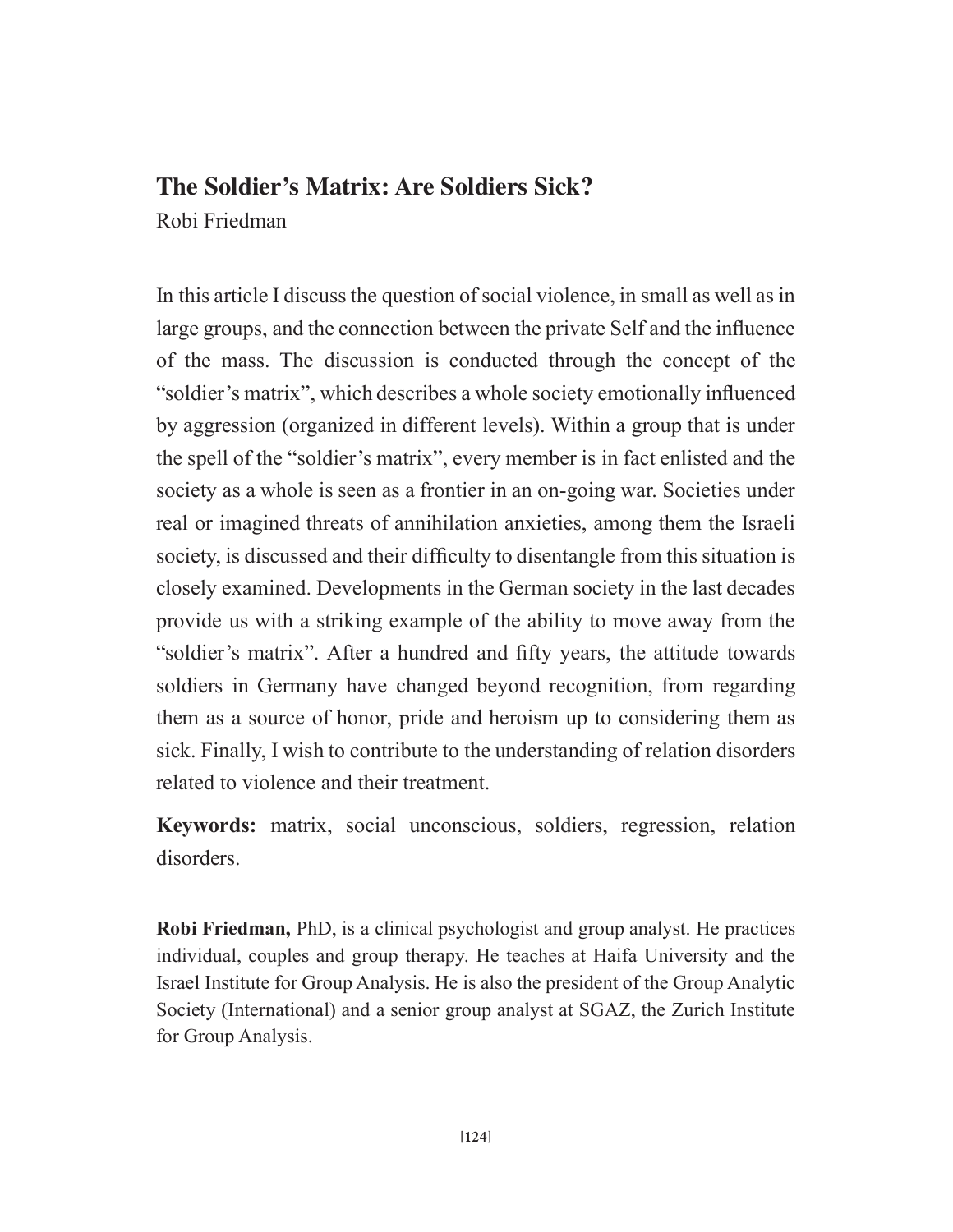#### Dealing with Difficult Emotions in Group Dynamic Ravit Raufman

The article describes ways of handling aggression and negative emotions in group psychotherapy. Dealing with an external object which penetrated into the group unintentionally is described by relating to the functions it served in the process of encountering and expressing negative feelings. The conductor's interventions are described, focusing on relational and inter-subjective aspects.

Keywords: aggression in group dynamic, group-supervisor relations, intersubjective approach.

Ravit Raufman, PhD, is a clinical psychologist and group therapist, senior lecturer in The University of Haifa, Hebrew and Comparative Literature, lecturer at the school of creative art therapies and the department of counseling and human development.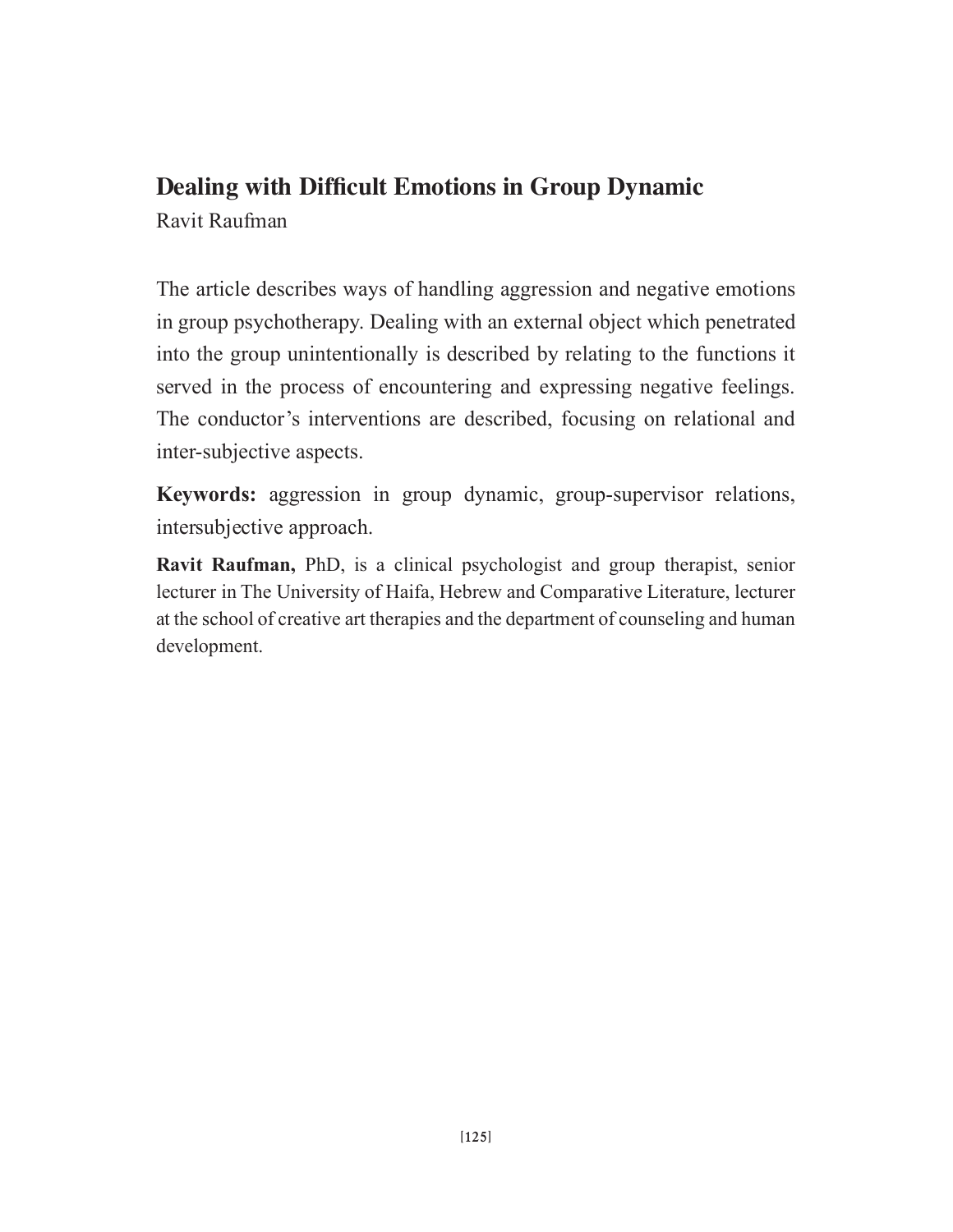in Netanya, in the School of Social Work at Haifa University (branch of Bnei Barak) and in the School of Social Work at the Tel Aviv University group leading program. She also advises and facilitates groups in many public and business organizations.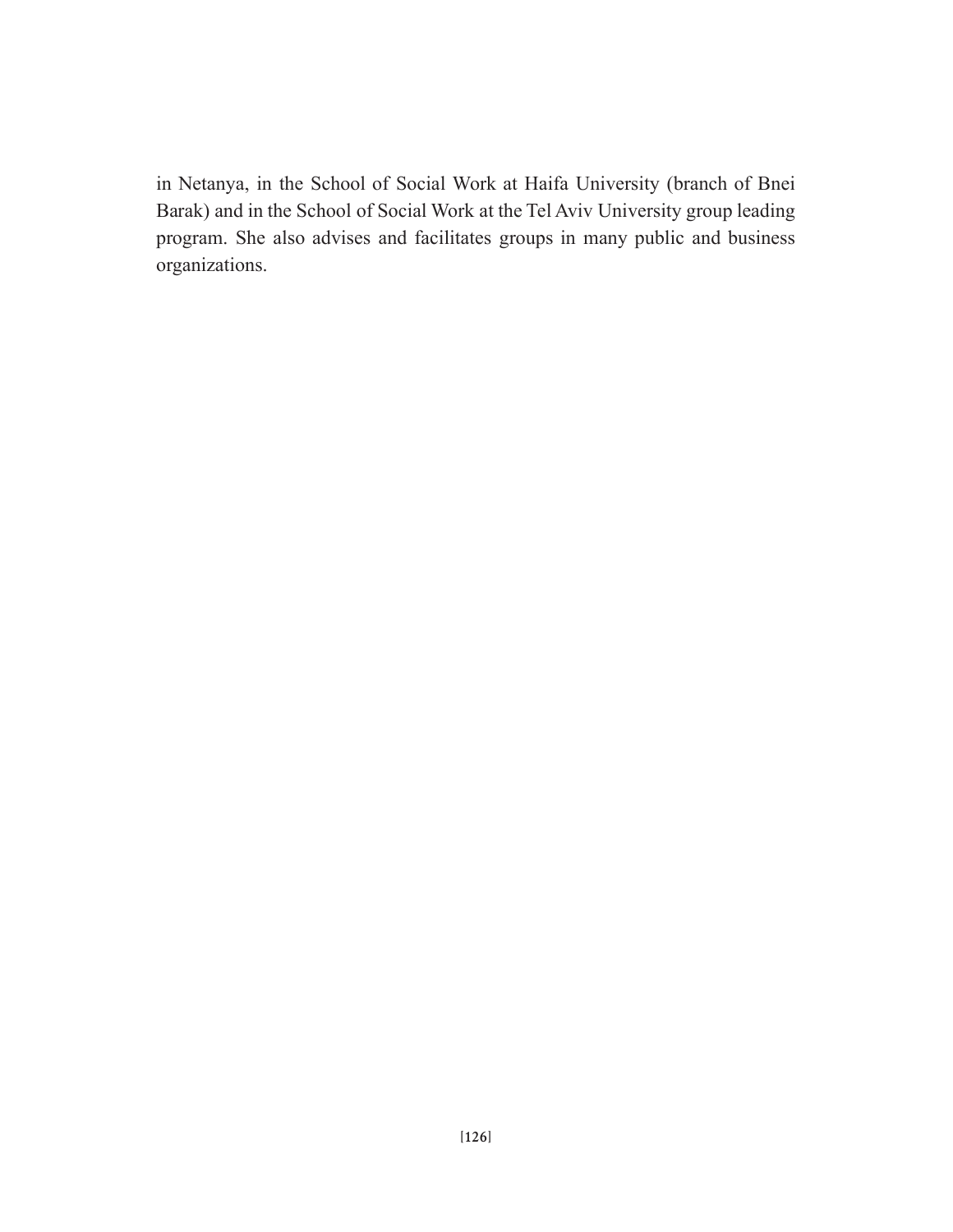#### **Coexistence**

**Reflection of Two Metaphorical Siblings in a Dynamic Group** 

Ella Stolper and Efrat Zigenlaub

In this article we explore inter-group relations, both in the social and group field, through the lens of sibling relationship, within the Israeli-Palestinian context.

The article analyses the intra and inter-group dynamics through the prism of a one way mirror, providing many identities and reflections. Clinical data is presented, analyzing two groups – process group and observation group – with the same proportion of Jews and Arabs all alternating their positions and roles after ten sessions. These groups allow for a joint exploration of primary siblings' phenomena, such as the pregnancy and birth of the second brother, brothers' relationships, and the brothers' transitional space. In addition the data reveals the relations between two nations by way of examining concepts such as "the privileged" and "the rejected child", competition, exclusion and dialogue.

Keywords: metaphorical brothers, Israeli-Palestinian relationship, mirror, multiple identities, parallel processes.

**Ella Stolper,** M.A., is a social worker and a psychotherapist, working with both individuals and groups, and an occupational therapist in private practice. She teaches and supervises in the School of Social Work at the Tel Aviv University group leading program as well as in the Central School of the Social Services. She is also a lecturer in the Academic College for the Art and Society in Netanya, as well as an intern in the Group Analytic Institute.

**Efrat Zigenlaub** is an expert organizational psychologist and group facilitator. She teaches group leadership in the Academic College for the Art and Society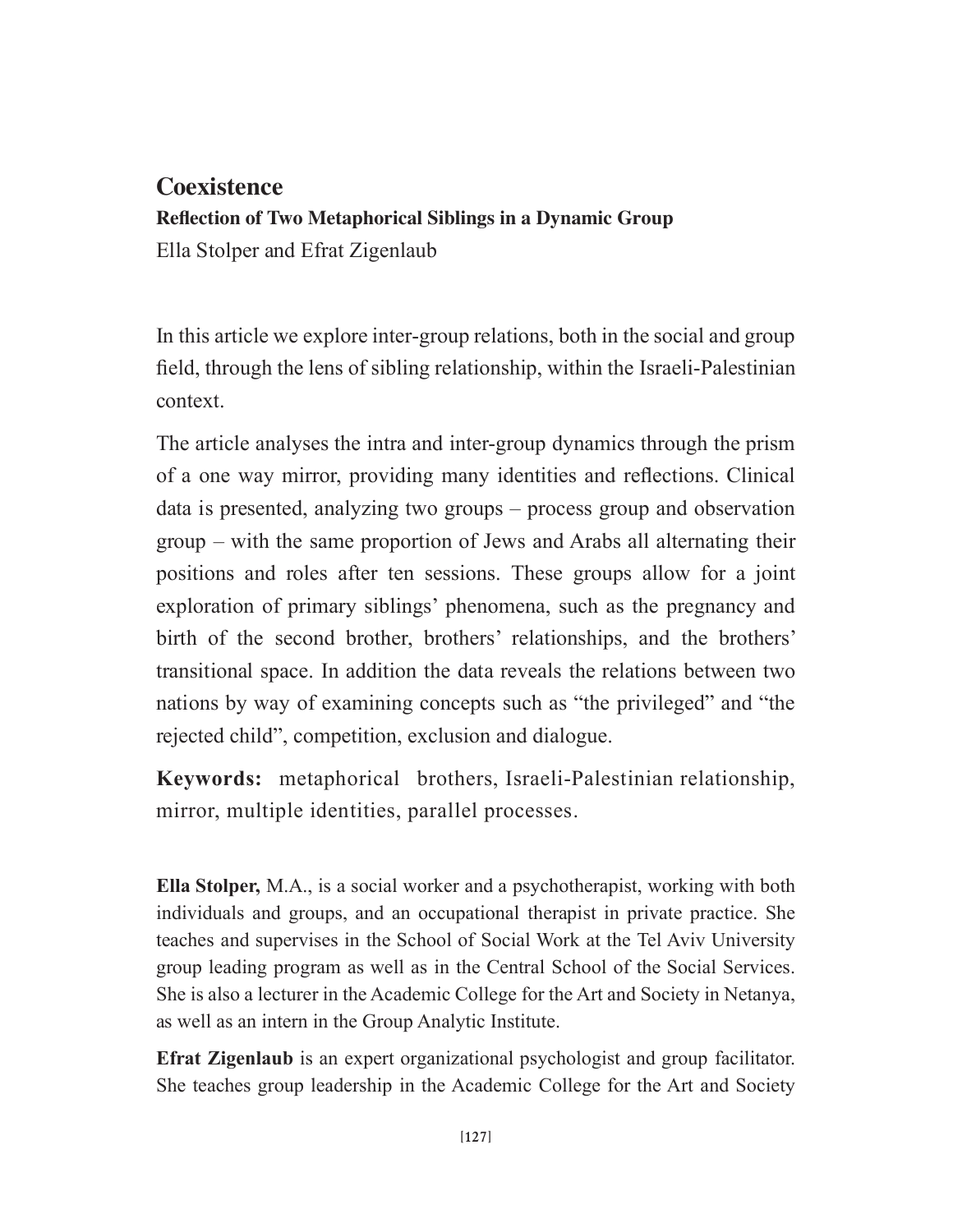## Identity Investigation Processes in Dialogue Encounters between Religious and Secular Students

Lipaz Shamoa-Nir

The paper examines identity investigations among participants in dialogue encounters and finds that identity investigation is enabled through four significant conditions: 1. free and pleasant group atmosphere; 2. group heterogeneity; 3. external support (family or social) that is beyond the boundaries of the group; 4. exposure to religious and spiritual contents, which increase curiosity and enable introspection.

Participants were exposed to the complexity of their identities through two levels of dialogue: internal, and with another. However, these constructive dialogues had also a contradictory effect, as in yet another level they seemed to contribute to the contestation of identity. The contribution of this research lies in the presentation of a universal processes regarding identity in the context of the Israeli-Jewish discourse in Israel.

Keywords: identity investigation, dialogue, inter-group conflict, workshops, religion.

Lipaz Shamoa-Nir, PhD, is a social-organizational psychologist and group facilitator. She is also a lecturer in the Department of Behavioral Sciences in Zefat Academic College. Her research areas include inter-group dialogue and cross-cultural encounters, and the effect of attention and priming processes of religious concepts on social aspects of aggressive driving and road accidents.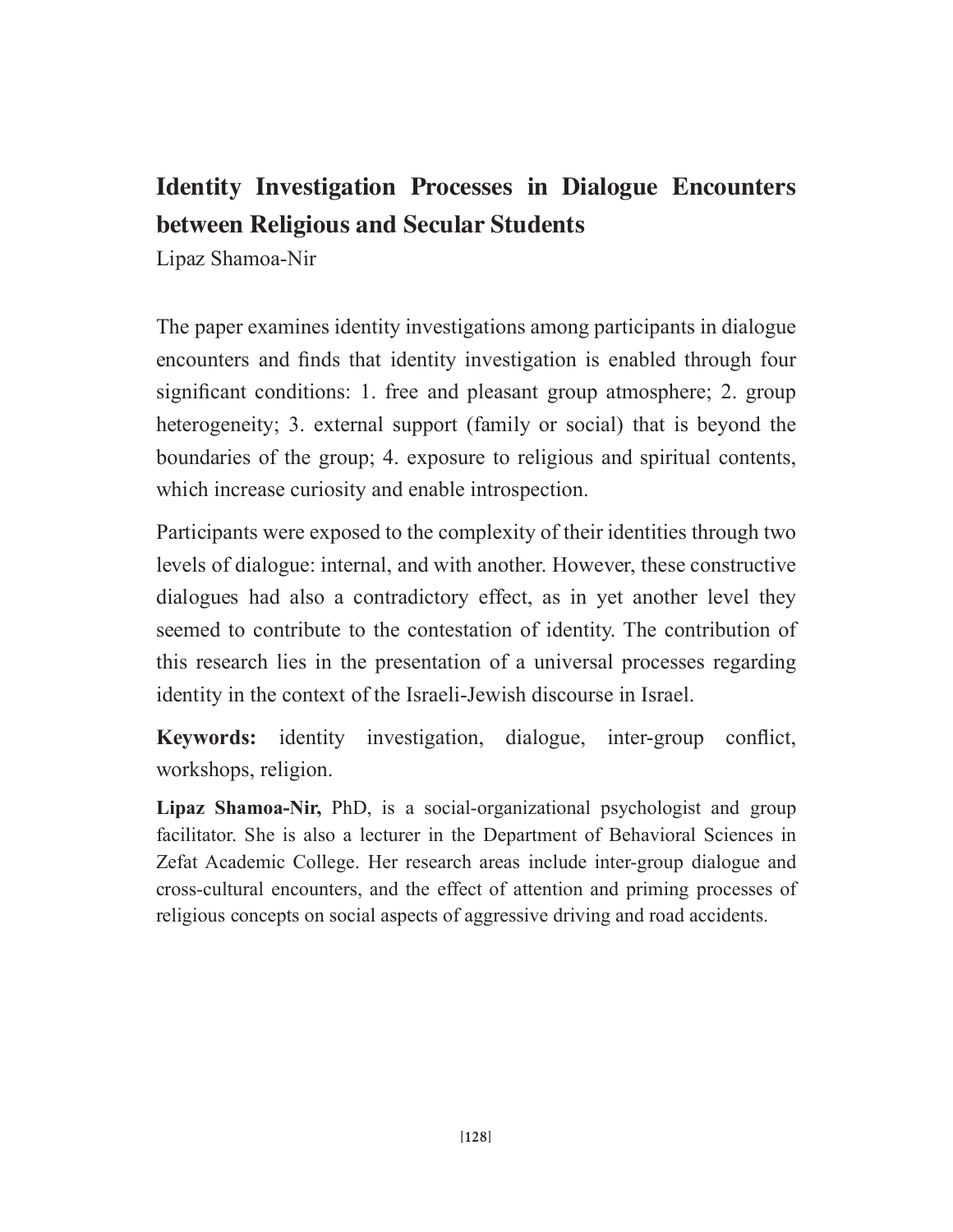empower coping and reduce sense of loneliness. The group setting was viewed as one that symbolizes the family setting.

The main objective of therapy was to reinforce and improve the dyadic relationship. The therapy also aimed to improve mother's reflective ability and children's symptoms.

The group therapy process is presented, including the dyadic meetings and the parental guidance meetings, accompanied with clinical vignettes.

Keywords: emotional and behavioral problems in children, developmental delay, dyadic therapy, group therapy, mother  $\&$  child relationship.

Tali Erdman-Popper, Social Worker, MSW, is a qualified family therapist in the "Maccabi Health Services" Child Developmental Institute in Bnei-Brak.

Yael Dubrov is a developmental psychologist in the "Maccabi Healt Services" Child Developmental Institute in Bnei-Brak.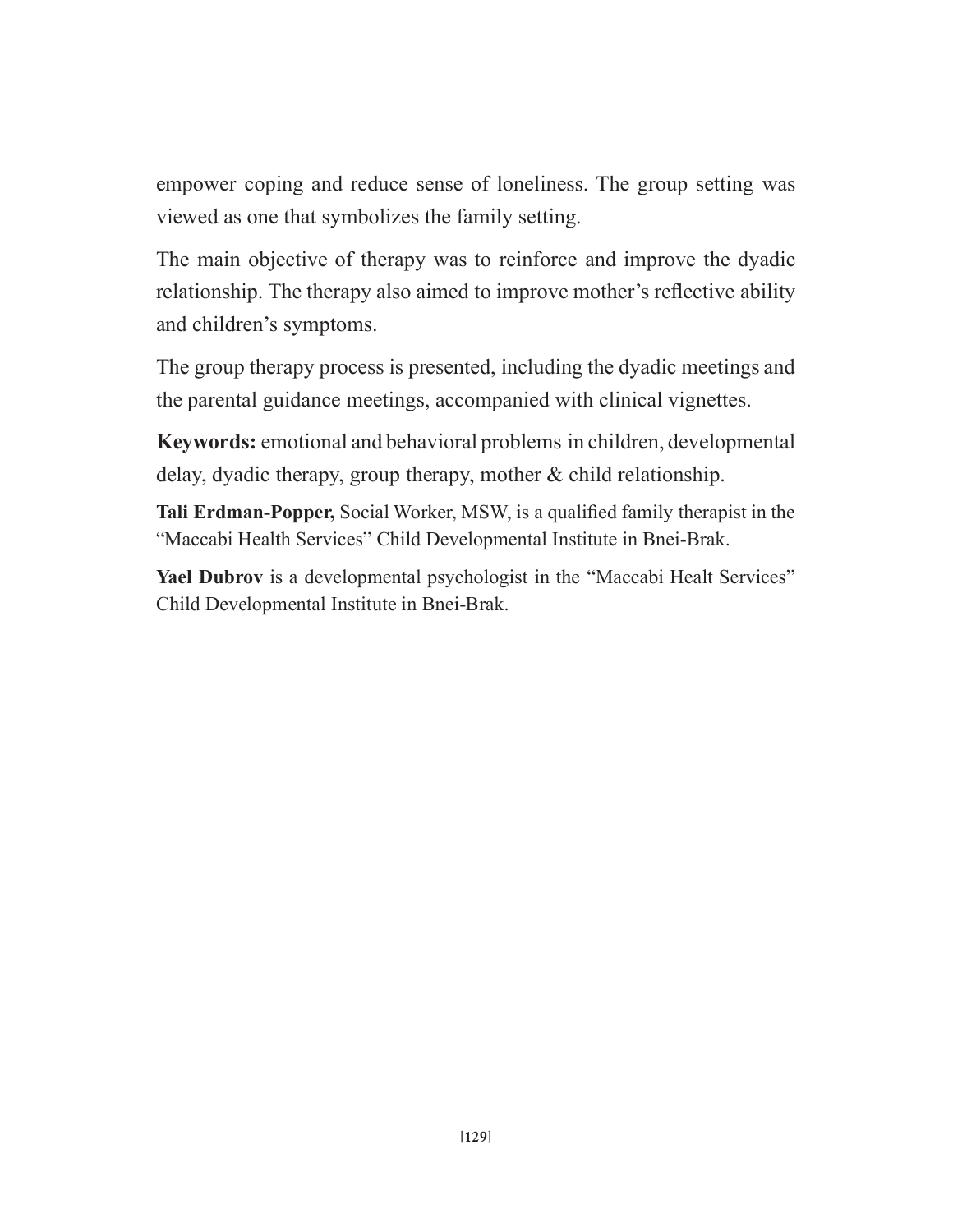## A Therapeutic Group for Young Children with Emotional-**Behavioral Difficulties in Orientation of the Mother-Child Relationship**

Tali Erdman-Popper and Yael Dubrov

This paper presents a clinical group intervention based on the dyadic treatment model, in young children aged 4-5.5 years and their mothers, who are treated in a child development center.

Children's emotional development is a product of complicated intertwined relationships, mainly between the child and his parents. In reciprocal processes of projection and identification, parenthood emerges, and so does the baby's mental life. In the case of a child with developmental difficulties, attunement and regulation are more difficult to achieve, and so there is a risk for the early attachment and dyadic relationship.

The dyadic intervention model was developed in order to understand and treat developmental problems. According to these models, young children's difficulties, as they appear in symptoms and defense mechanisms, are viewed as relational problems. This model sees the child-parent relationship as the focus of clinical intervention. Accordingly, the treatment is dedicated to the understanding of the relationship dynamics as well as bringing the source of the conflict to awareness and strengthening the dyad. Parental guidance is offered in order to support the reflection of the child's inner world.

The therapy group presented was based on the assumption that the communal learning processes in a group contribute a great deal to the individual learning process. Another assumption was that "live" exposure to several dyadic relationships improves the mother's reflective abilities,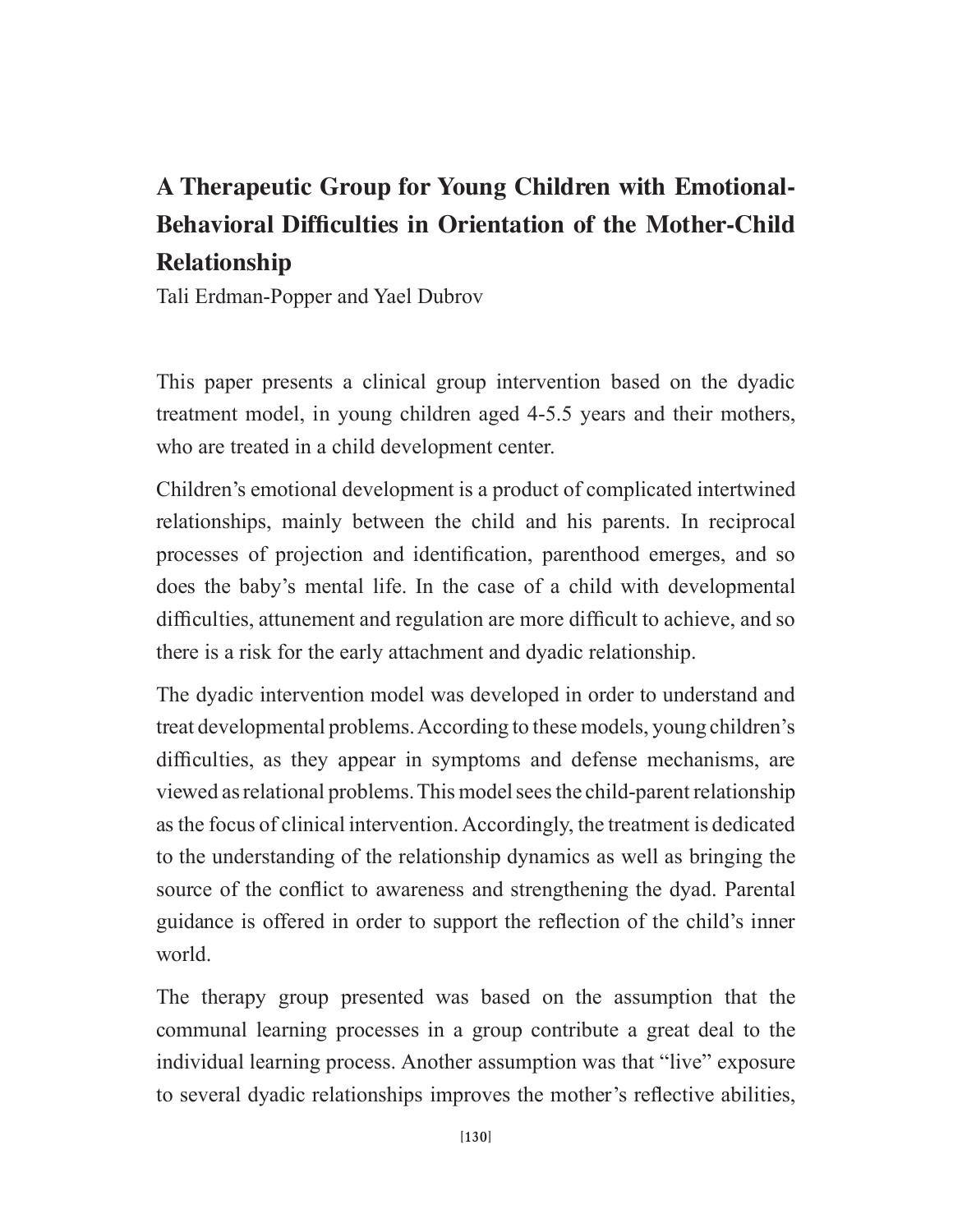### Group Facilitation from the Perspective of Attachment **Theory**

Peleg Dor-Haim

This paper examines group processes through attachment theory and analyzes the dynamic relationships between the participants, the group and the facilitator. Attachment theory helps to explain why some participants may experience the group as an encouraging place for self development, sharing, and self study, while other group participants show anxiety and avoid personal relationships.

One of the challenges for facilitators is encouraging an atmosphere of secure attachment in the group. In this situation, the participants feel they can trust the group to support and help them during times of distress. This paper offers a language which enables the facilitator and the participants to discuss the dominate atmosphere in terms of relationships and communication. The paper provides examples based on facilitator experience, elaborating the creation of group attachment style and providing guidance to facilitators for encouraging secure and supportive environments for group work.

Keywords: group therapy, secure attachment, group anxiety.

Peleg Dor-Haim is an educational and social psychologist, organizational consultant, group facilitator and a PhD candidate in Tel Aviv University. He is consulting organizational development team building and social change processes. He owns a clinic in Givatayim, where he practices child and adolescent therapy as well as parents guiding.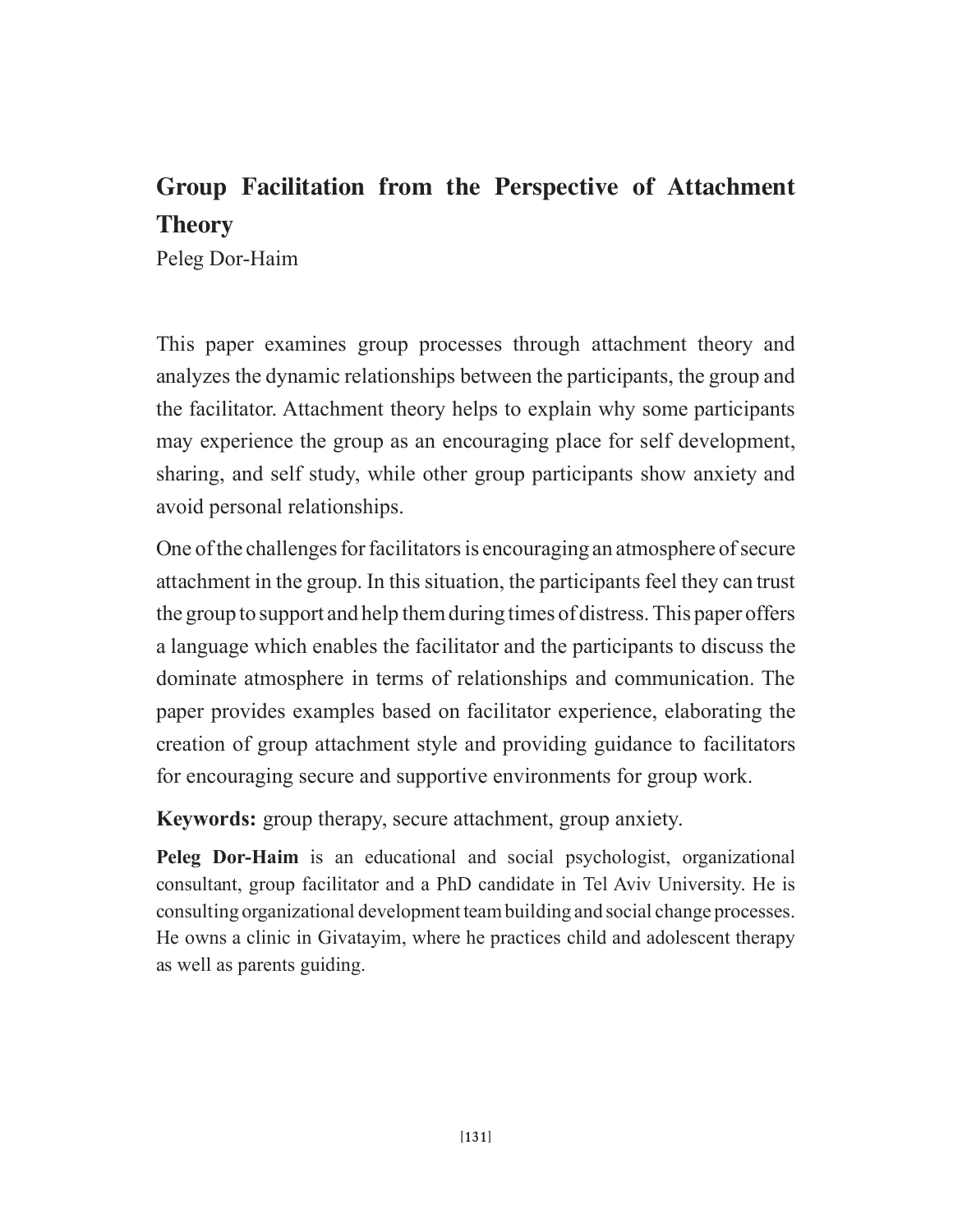### **CONTENTS**

| <b>Editorial</b>                                                                                                                    |     |
|-------------------------------------------------------------------------------------------------------------------------------------|-----|
| Smadar Ben-Asher                                                                                                                    | 5   |
| <b>Group Facilitation from the Perspective of Attachment Theory</b><br>Peleg Dor-Haim                                               | 9   |
| A Therapeutic Group for Young Children with Emotional-<br><b>Behavioral Difficulties in Orientation of the Mother-Child</b>         |     |
| <b>Relationship</b><br>Tali Erdman-Popper and Yael Dubrov                                                                           | 25  |
| <b>Identity Investigation Processes in Dialogue Encounters between</b><br><b>Religious and Secular Students</b><br>Lipaz Shamoa-Nir | 39  |
| <b>Coexistence</b><br><b>Reflection of Two Metaphorical Siblings in a Dynamic Group</b><br>Ella Stolper and Efrat Zigenlaub         | 61  |
| <b>Dealing with Difficult Emotions in Group Dynamic</b><br>Ravit Raufman                                                            | 81  |
| <b>The Soldier's Matrix</b><br><b>Are Soldiers Sick?</b><br>Robi Freidman                                                           | 97  |
| <b>Book Review</b>                                                                                                                  |     |
| <b>Group Analysis in the Land of Milk and Honey</b><br><b>Edited by Robi Friedman and Yael Doron</b>                                |     |
| Reviewed by Ronit Shay                                                                                                              | 117 |
| <b>Abstracts</b>                                                                                                                    | 125 |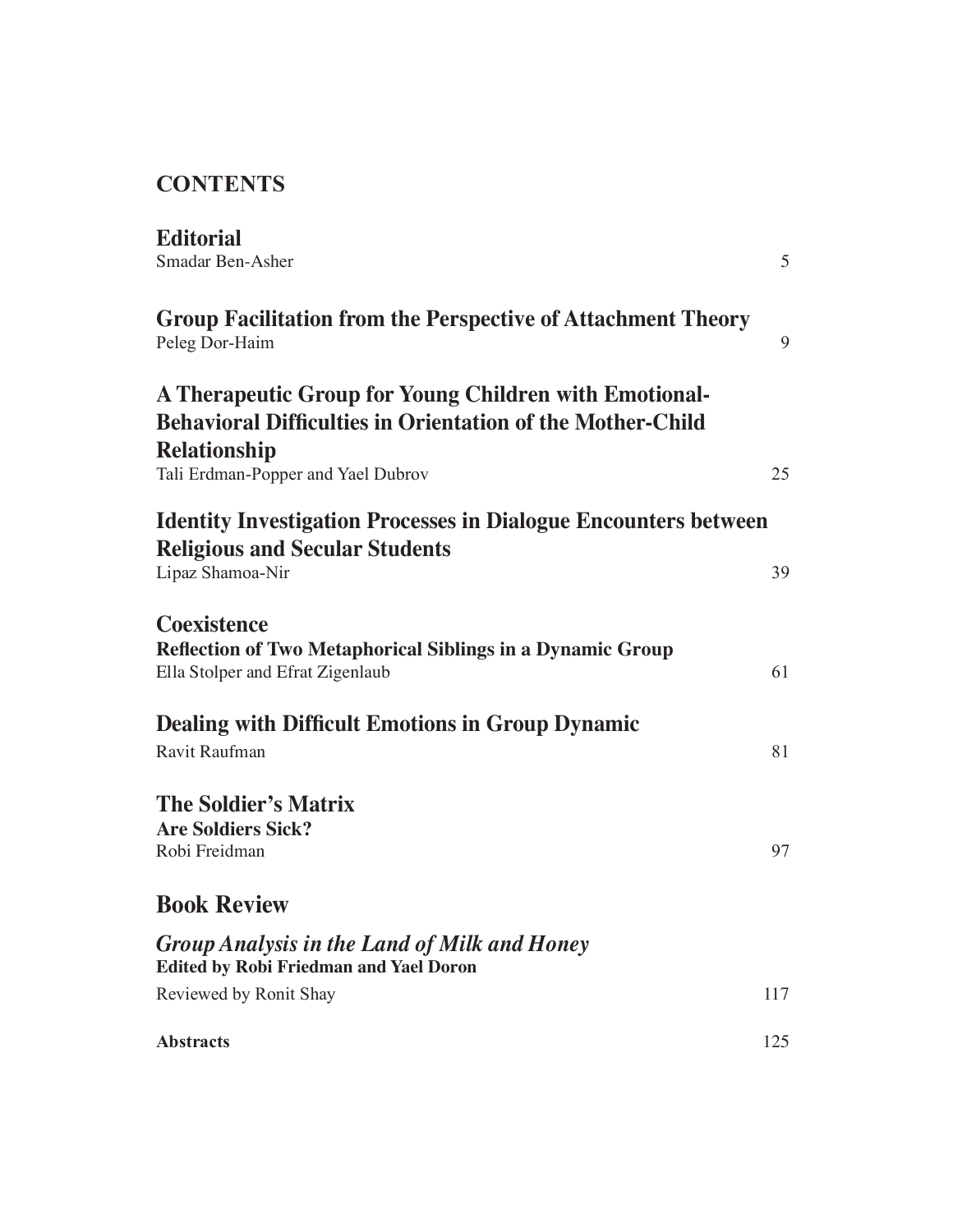| <b>Editor</b>                       | Smadar Ben Asher, PhD                                                                                                                                                                                |
|-------------------------------------|------------------------------------------------------------------------------------------------------------------------------------------------------------------------------------------------------|
| <b>Editorial Board</b>              | Dorit Barnea<br>Ariela Barzel<br>Hava Kadosh<br>Yehudith Rybko, PhD<br>Nitza Raskin, PhD                                                                                                             |
| The Association's                   |                                                                                                                                                                                                      |
| <b>Representative</b>               | <b>Tal Alon</b>                                                                                                                                                                                      |
| <b>Former Editors</b>               | Benni Rippa, PhD; Joshua Lavie; Stanley Schneider;<br>Gila Ofer, PhD, Anca Ditroi                                                                                                                    |
| <b>Advisory Board</b>               | Dorit Barnea<br>Smadar Ben-Asher, PhD<br>Inbar Cohen, PhD<br>Yaarit Cohen Bokek, PhD<br>Tamar Einy Lehman<br>Bracha Hadar<br>Shimrit Heiman, PhD<br>Hava Kadosh<br>Sharon Leshem Zinger<br>Uri Levin |
|                                     | Yehudith Rybko<br>Ronit Shalev, PhD<br>Dottan Shapira<br>Shlomit Tamari, PhD<br>Silvia Zilberman                                                                                                     |
| <b>Editorial Assistant</b><br>Cover | Daphna Rosenbluth<br>Noga Friedman                                                                                                                                                                   |

Published by The Israel Association of Group Psychotherapy http://www.isragrouptherapy.org.il j.mikbatz@gmail.com For distribution, information and advertising: isragrouptherapy@gmail.com All rights reserved to The Israel Association of Group Psychotherapy ISSN 2310-2063